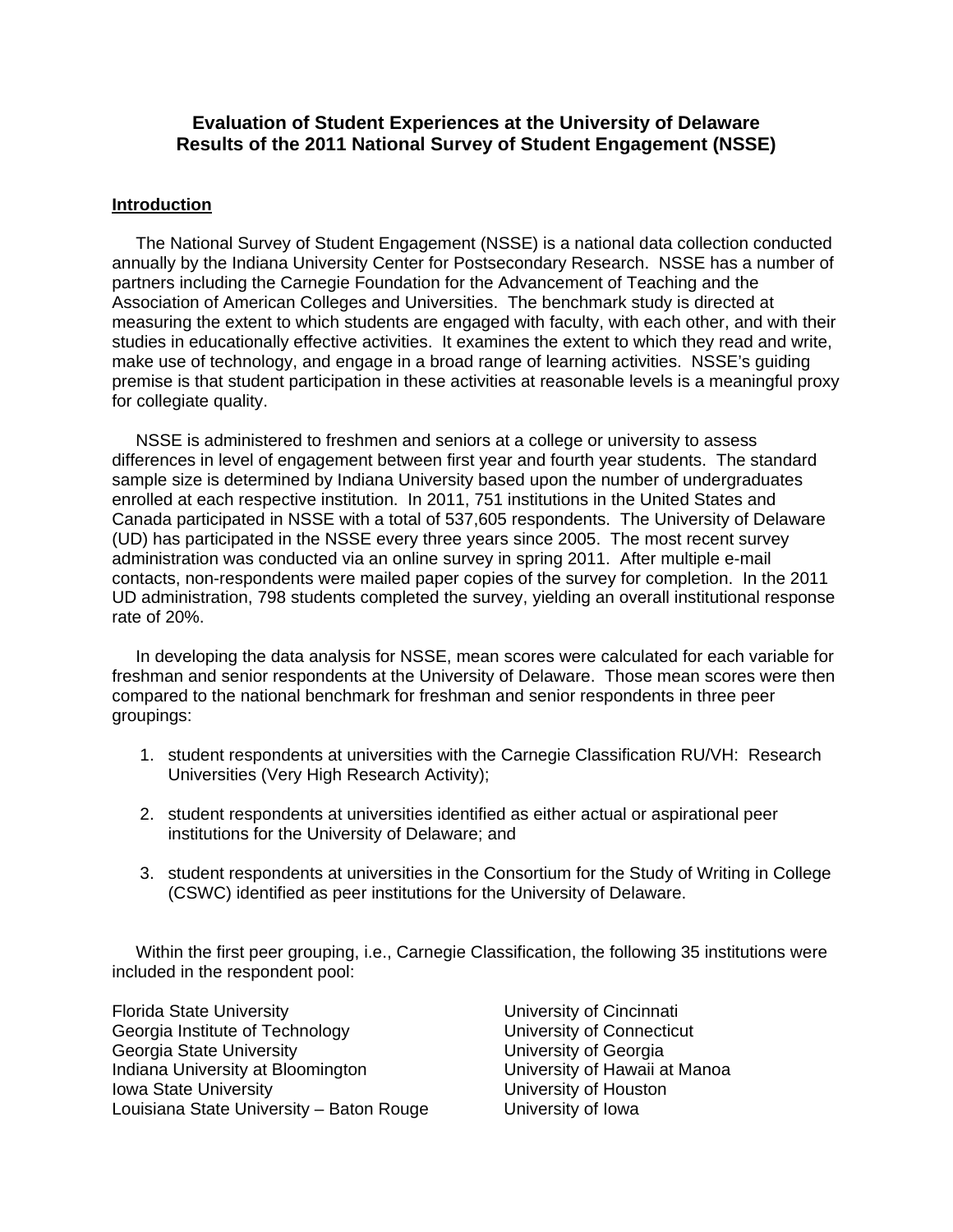Mississippi State University University of Maryland – College Park Montana State University – Bozeman University of Massachusetts Amherst North Carolina State University University of Minnesota – Twin Cities North Dakota State University University of New Mexico Penn State University – University Park University of South Carolina Columbia Stony Brook University **Stony Brook University** Texas A&M University **Texas A&M** University **University of Virginia** University at Albany, SUNY University of Washington – Seattle University of Tennessee, Knoxville University of Wisconsin – Madison Tulane University of Louisiana Virginia Commonwealth University University at Buffalo, SUNY Virginia Polytech Inst & State University University of Central Florida

 Within the second peer grouping, i.e., actual and aspirational peers, the following 26 institutions were included in the respondent pool:

Binghamton University, SUNY University at Albany, SUNY<br>Clemson University<br>University at Buffalo, SUNY College of William and Mary University of Connecticut Drexel University University of Georgia Georgia Institute of Technology **Example 20** University of Iowa Indiana University at Bloomington University of Maryland – College Park Iowa State University University of Massachusetts Amherst James Madison University University of Minnesota – Twin Cities North Carolina State University **North Carolina State University** University of Vermont Northeastern University **Northeastern University University of Virginia** Penn State University – University Park University of Wisconsin – Madison

University at Buffalo, SUNY Miami University – Oxford University of South Carolina Columbia Stony Brook University **Virginia Polytech Inst & State University** 

 Within the third peer grouping, i.e., CSWC peers, the following six institutions were included in the respondent pool:

Miami University – Oxford University of Vermont

Indiana University Bloomington North Carolina State University James Madison University University of Massachusetts Amherst

 In comparing University of Delaware scores to each of the three peer groupings, it is fair to ask about the representativeness of the University of Delaware students compared to students in those three peer groupings: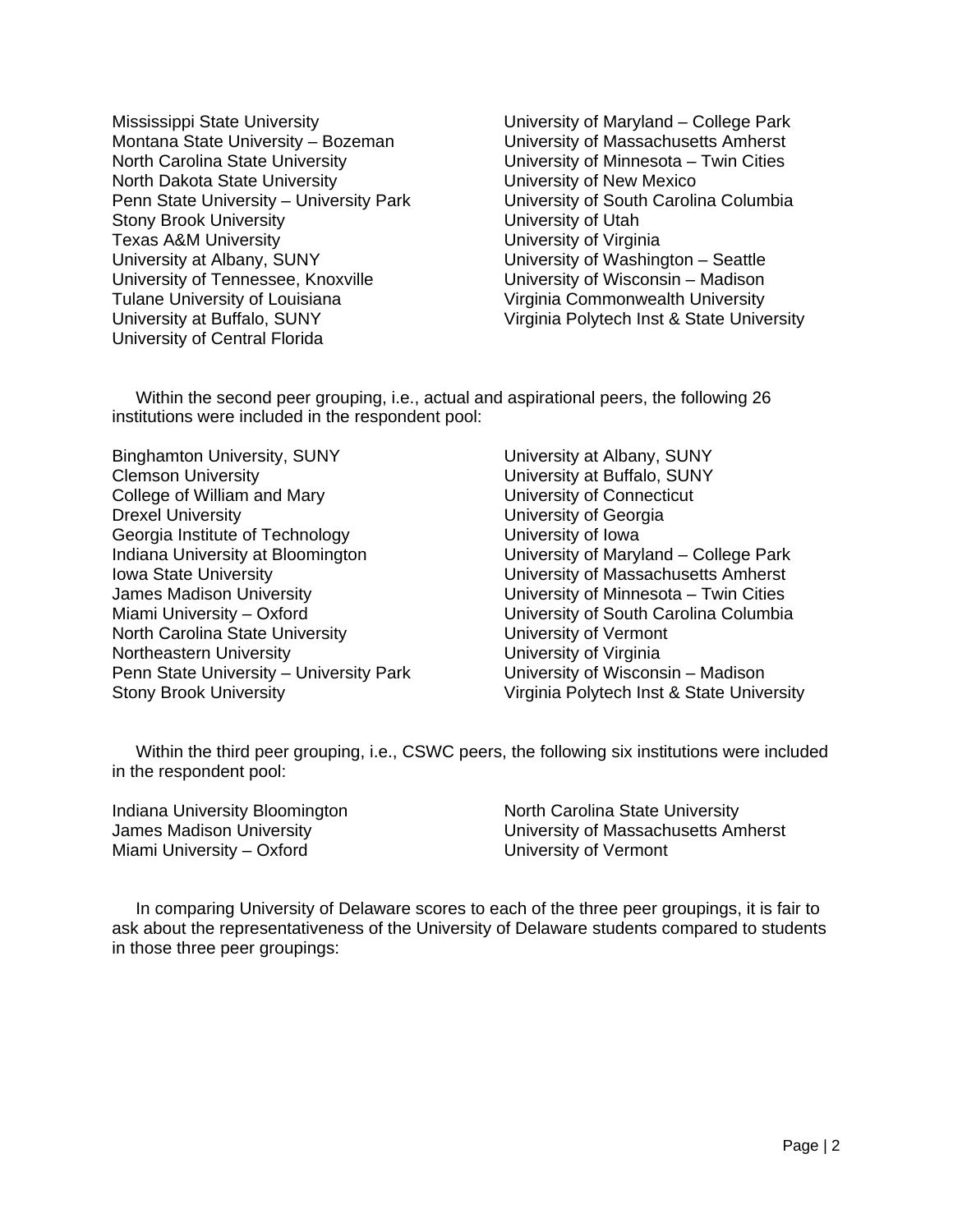#### **National Survey of Student Engagement: 2011 Administration at University of Delaware** *Representativeness of Respondent Pool*

|                                 | <b>UD</b>               |       | <b>Carnegie Classification</b> |                | <b>Actual/Aspirational Peers</b> |                | <b>CSWC Peers</b> |                |
|---------------------------------|-------------------------|-------|--------------------------------|----------------|----------------------------------|----------------|-------------------|----------------|
|                                 | <b>Freshmen Seniors</b> |       | <b>Freshmen</b>                | <b>Seniors</b> | <b>Freshmen</b>                  | <b>Seniors</b> | <b>Freshmen</b>   | <b>Seniors</b> |
| <b>Response Rate</b>            |                         |       |                                |                |                                  |                |                   |                |
| Overall                         | 20%                     |       | 22%                            |                | 24%                              |                | 26%               |                |
| By Class                        | 22%                     | 18%   | 22%                            | 22%            | 24%                              | 24%            | 25%               | 28%            |
| <b>NSSE Sample Size</b>         | 1,997                   | 1,996 | 151,696                        | 189,714        | 98,739                           | 114,526        | 26,272            | 25,087         |
|                                 |                         |       |                                |                |                                  |                |                   |                |
| <b>Sampling Error</b>           |                         |       |                                |                |                                  |                |                   |                |
| Overall                         | 3.3%                    |       | 0.3%                           |                | 0.4%                             |                | 0.7%              |                |
| By Class                        | 4.4%                    | 4.9%  | 0.5%                           | 0.4%           | 0.6%                             | 0.5%           | 1.1%              | 1.0%           |
|                                 |                         |       |                                |                |                                  |                |                   |                |
| <b>Student Characteristics</b>  |                         |       |                                |                |                                  |                |                   |                |
|                                 |                         |       |                                |                |                                  |                |                   |                |
| <b>Mode of Completion</b>       | 3%                      | 3%    | 0%                             | 0%             | 0%                               | 0%             | 0%                | 0%             |
| Paper                           | 97%                     | 97%   | 100%                           | 100%           | 100%                             | 100%           | 100%              | 100%           |
| Web                             |                         |       |                                |                |                                  |                |                   |                |
| <b>Enrollment Status</b>        |                         |       |                                |                |                                  |                |                   |                |
| Full Time                       | 98%                     | 94%   | 97%                            | 89%            | 99%                              | 94%            | 100%              | 96%            |
| Part Time                       | 2%                      | 6%    | 3%                             | 11%            | 1%                               | 6%             | 0%                | 4%             |
|                                 |                         |       |                                |                |                                  |                |                   |                |
| <b>Gender</b>                   |                         |       |                                |                |                                  |                |                   |                |
| Female                          | 70%                     | 71%   | 61%                            | 58%            | 60%                              | 58%            | 64%               | 60%            |
| Male                            | 30%                     | 29%   | 39%                            | 42%            | 40%                              | 42%            | 36%               | 40%            |
| <b>Race/Ethnicity</b>           |                         |       |                                |                |                                  |                |                   |                |
| American Indian/Native American | 0%                      | 0%    | 1%                             | 1%             | 0%                               | 0%             | 0%                | 0%             |
| Asian/Pacific Islander          | 15%                     | 4%    | 13%                            | 10%            | 13%                              | 10%            | 10%               | 7%             |
| Black/African American          | 5%                      | 2%    | 5%                             | 5%             | 4%                               | 4%             | 4%                | 3%             |
| White, Non-Hispanic             | 70%                     | 81%   | 67%                            | 69%            | 71%                              | 75%            | 76%               | 79%            |
| Mexican/Mexican-American        | 1%                      | 2%    | 2%                             | 2%             | 1%                               | 1%             | 1%                | 1%             |
| Puerto Rican                    | 1%                      | 1%    | 1%                             | 1%             | 1%                               | 1%             | 0%                | 0%             |
| Other Hispanic or Latino        | 1%                      | 1%    | 3%                             | 3%             | 2%                               | 2%             | 1%                | 1%             |
| Multiracial                     | 2%                      | 2%    | 3%                             | 3%             | 3%                               | 2%             | 2%                | 2%             |
| Other                           | 1%                      | 1%    | 1%                             | 1%             | 1%                               | 1%             | 1%                | 1%             |
| I Prefer Not To Respond         | 5%                      | 6%    | 4%                             | 6%             | 5%                               | 5%             | 5%                | 6%             |
|                                 |                         |       |                                |                |                                  |                |                   |                |
| <b>International Student</b>    | 12%                     | 2%    | 7%                             | 5%             | 8%                               | 5%             | 6%                | 4%             |
| <b>Place of Residence</b>       |                         |       |                                |                |                                  |                |                   |                |
| On-Campus                       | 84%                     | 19%   | 79%                            | 13%            | 89%                              | 19%            | 92%               | 16%            |
|                                 |                         |       |                                |                |                                  |                |                   |                |
| <b>Transfer Status</b>          |                         |       |                                |                |                                  |                |                   |                |
| <b>Transfer Students</b>        | 4%                      | 15%   | 4%                             | 34%            | 3%                               | 24%            | 2%                | 19%            |
| Age                             |                         |       |                                |                |                                  |                |                   |                |
| Non-Traditional (24 or Older)   | 2%                      | 11%   | 1%                             | 22%            | 1%                               | 11%            | 0%                | 10%            |
|                                 | 98%                     | 89%   | 99%                            | 78%            | 99%                              | 89%            | 100%              | 90%            |
| Traditional (Less than 24)      |                         |       |                                |                |                                  |                |                   |                |

 With the exception that the University of Delaware freshman respondents are somewhat more female, white, and international, the University's freshman respondents are generally quite representative in comparison with the freshman respondents of the three peer groupings. With the exception that the University of Delaware senior respondents are somewhat more female, white, and less likely to be a transfer student, the University's senior respondents are generally quite representative in comparison with the senior respondents of the three peer groupings.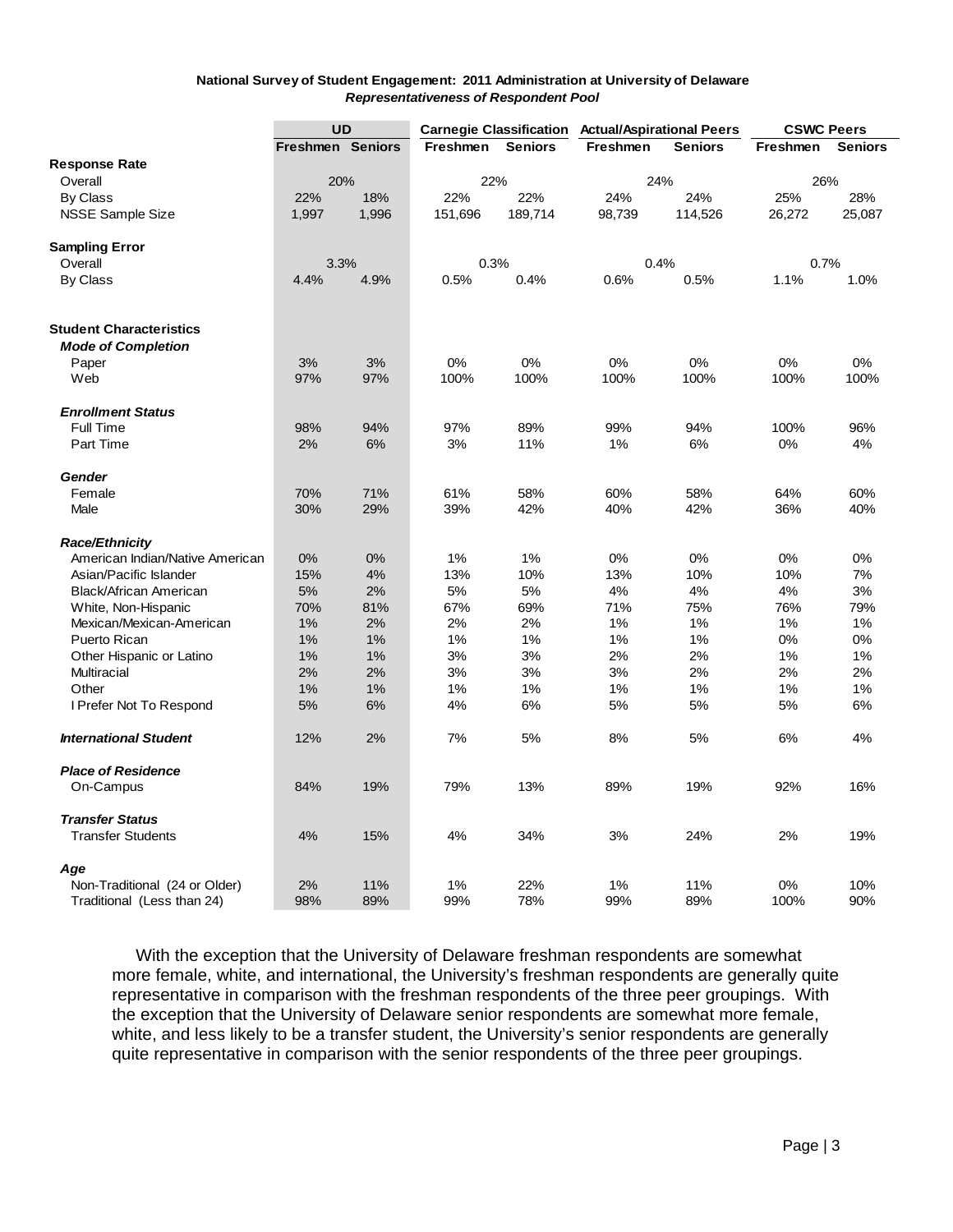The following general observations may be made by taking a look at the statistically significant mean differences for the five NSSE benchmark comparisons of effective educational practice. These benchmark comparisons consist of several survey questions related to level of academic challenge (LAC), active and collaborative learning (ACL), student-faculty interaction (SFI), enriching educational experiences (EEE), and supportive campus environment (SCE).

### **Level of Academic Challenge (LAC)**

 Level of Academic Challenge includes items such as hours spent preparing for class, number of assigned books and readings, the emphasis of coursework, meeting instructor's expectations, and the campus environment emphasizing studying and academic work. There were no significant differences among UD's freshman and senior respondents and the three peer groupings. This indicates UD compared favorably well with all three peer groupings for LAC.

# **Active and Collaborative Learning (ACL)**

 Active and Collaborative Learning includes items such as participating in class, making a class presentation, working with classmates in and outside the classroom, tutoring students, participating in a community-based project, and discussing ideas from classes with others outside the classroom. Both UD's freshmen and seniors compared favorably well with their Carnegie Classification peers for ACL. UD's freshmen were significantly *less* engaged with ACL than their CSWC peers and their actual and aspirational peers. While UD's seniors also compared favorably well with their actual and aspirational peers for ACL, they were significantly *less* engaged with ACL than their CSWC peers.

# **Student-Faculty Interaction (SFI)**

 Student-Faculty Interaction includes items such as discussing grades or assignments with instructors, talking about career plans with a faculty member or advisor, discussing ideas from classes with faculty outside the classroom, working with faculty on activities not related to coursework, receiving prompt feedback from faculty concerning academic performance, and working on a research project with faculty outside the classroom. UD's freshmen compared favorably well with their Carnegie Classification peers and their actual and aspirational peers for SFI. UD's freshmen were significantly *less* engaged with SFI than their CSWC peers. UD's seniors compared favorably well with their CSWC peers for SFI. Furthermore, UD's seniors were significantly *more* engaged with SFI than their Carnegie Classification peers and their actual and aspirational peers.

# **Enriching Educational Experiences (EEE)**

 Enriching Educational Experiences includes items such as time spent participating in cocurricular activities, practicums and internships, community service and volunteer work, foreign language coursework and study abroad, independent study or self-designed major, senior capstone experience, experiencing campus diversity, using electronic medium, and learning communities. UD's freshmen were significantly *less* engaged with EEE than all three peer groupings. UD's seniors compared favorably well with their CSWC peers for EEE. Furthermore, UD's seniors were significantly *more* engaged with EEE than their Carnegie Classification peers and their actual and aspirational peers.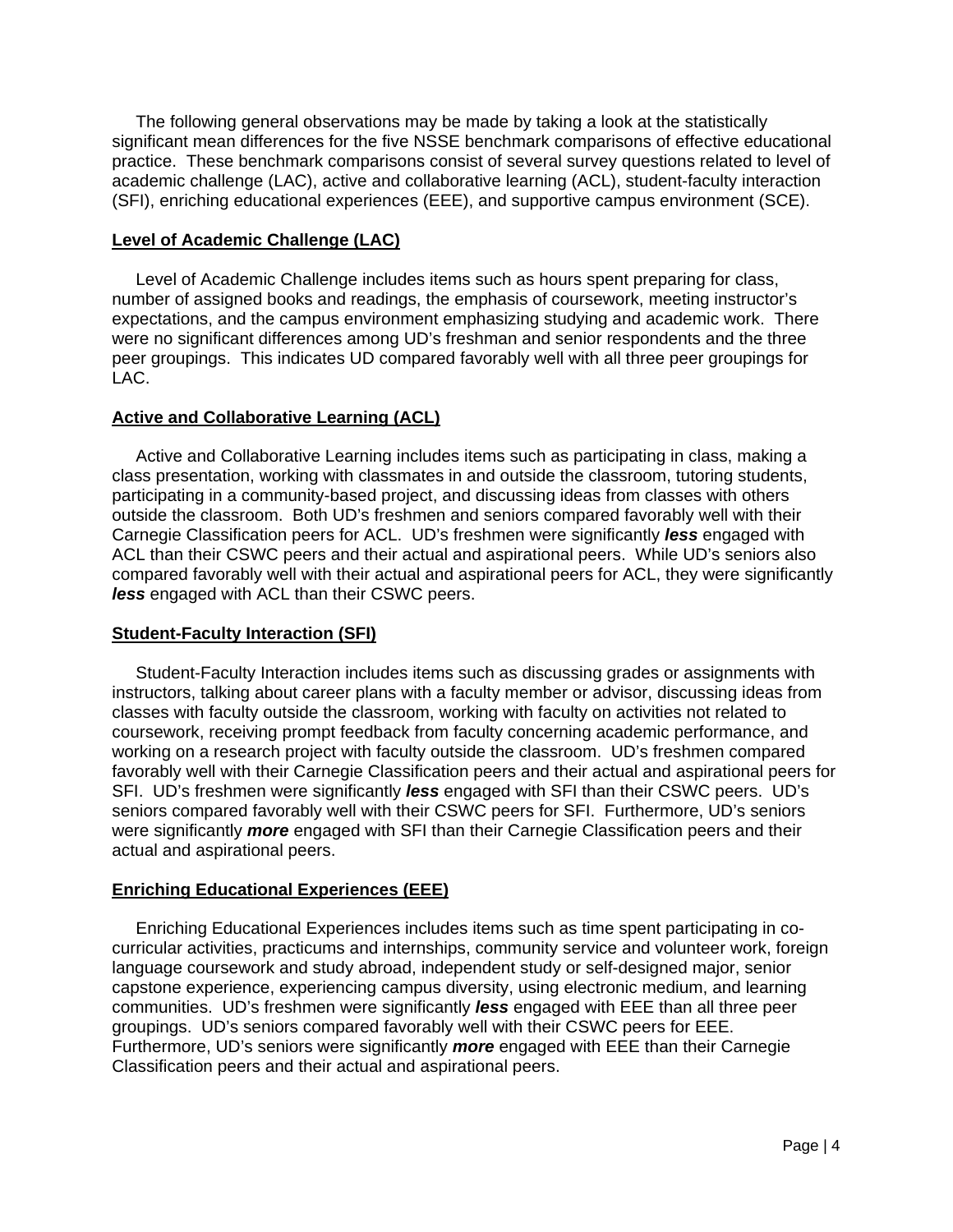#### **Supportive Campus Environment (SCE)**

 Supportive Campus Environment (SCE) includes items such as the campus providing a supportive academic and social environment, providing an environment to cope with nonacademic responsibilities, and the quality of relationships with students, faculty, and administrative staff. There were no significant differences among UD's freshman and senior respondents and the three peer groupings. This indicates UD compared favorably well with all three peer groupings for SCE.

 While comparing UD freshman and senior respondents to the three peer groupings is valuable, it is also important to examine trends in NSSE results over time for UD respondents. This examination provides information to better understand current challenges and opportunities to enhance the student experience at UD.

#### **UD Freshman and Senior NSSE Benchmark Comparison Trend Analysis**

 Figure 1 presents an overview of the trends in UD's benchmark scores between 2005 and 2011 for freshman students. Results showed significant **improvement** in freshman students' ratings of the **campus environment** *and* perceived **level of academic challenge** over the last six years. The 2008 and 2011 cohorts were also *more* engaged in **active and collaborative learning** than the 2005 cohort. However, the 2011 cohort was *less* engaged in **enriching educational experiences** compared with previous cohorts. The level of student and faculty interaction among freshman respondents remained constant over the years.





 Figure 2 provides an overview of the trends in UD's benchmark scores between 2005 and 2011 for senior students. Results show a continuous significant *improvement* in senior students' rating of the **campus environment**. The 2008 and 2011 cohorts were *more* engaged in **interactions with faculty** *and* **enriching educational experiences** than the 2005 cohort. Senior students' perceived level of academic challenge and participation in active and collaborative learning remained constant over the years.